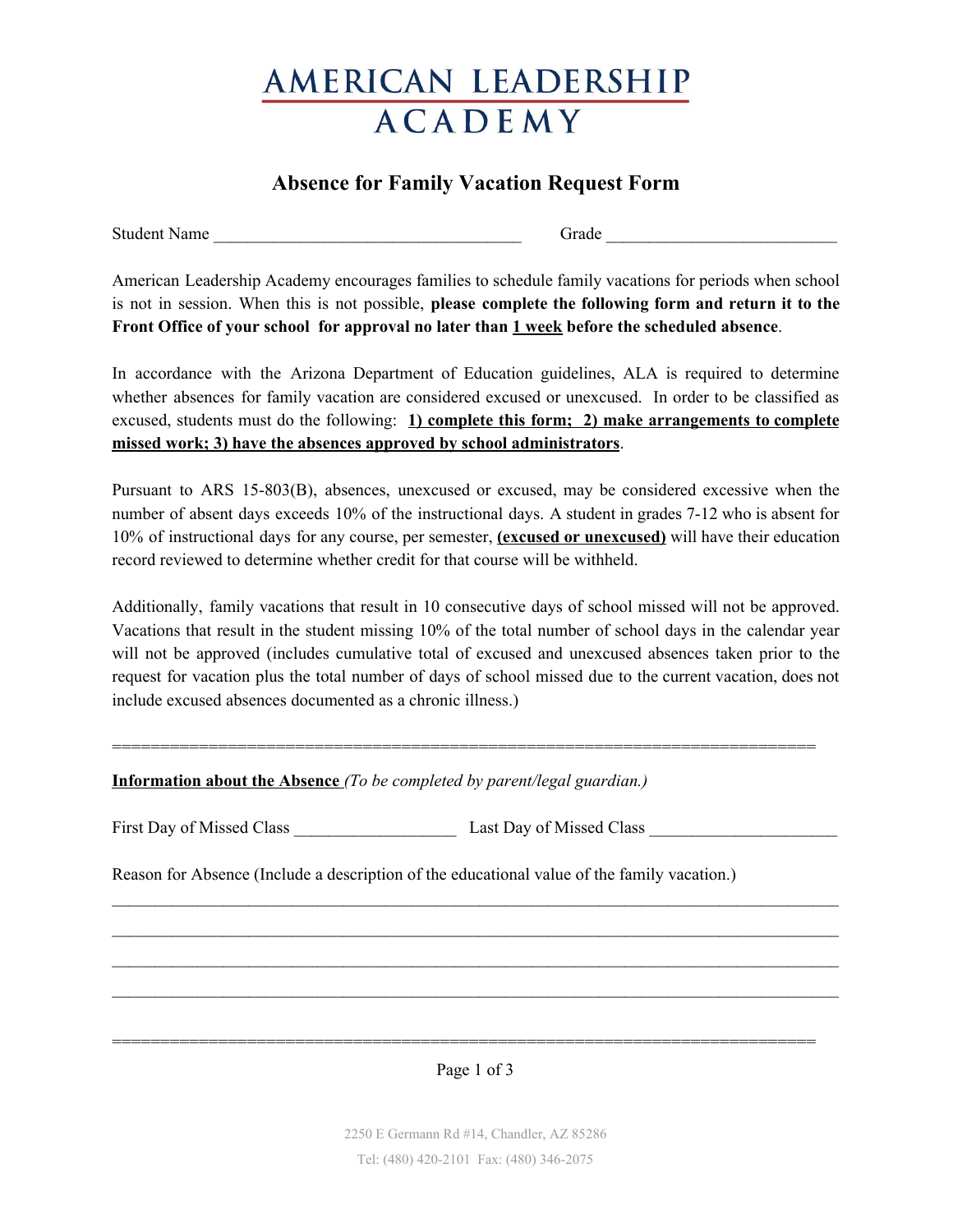# AMERICAN LEADERSHIP **ACADEMY**

**Teacher Coordination of Missed Work** *(To be completed by all of the student's teachers.)*

First Day of Missed Class \_\_\_\_\_\_\_\_\_\_\_\_\_\_\_\_\_\_\_ Last Day of Missed Class \_\_\_\_\_\_\_\_\_\_\_\_\_\_\_\_\_\_\_\_\_\_

| <b>Period</b>    | <b>Subject</b> | <b>Teacher Signature</b><br>By signing, you are indicating that the student has<br>made arrangements to complete work missed during<br>the absences listed on this form. |
|------------------|----------------|--------------------------------------------------------------------------------------------------------------------------------------------------------------------------|
| $\boldsymbol{0}$ |                |                                                                                                                                                                          |
| 1                |                |                                                                                                                                                                          |
| $\overline{2}$   |                |                                                                                                                                                                          |
| 3                |                |                                                                                                                                                                          |
| 4                |                |                                                                                                                                                                          |
| 5                |                |                                                                                                                                                                          |
| 6                |                |                                                                                                                                                                          |
| 7                |                |                                                                                                                                                                          |

I have read the information on this form and request that my student be excused for the dates listed. I understand that my student will be required to make up missed work and that if my student misses more than 10% of classes in a subject, even if absences are excused, that ALA may withhold credit for that class.

 $\mathcal{L}_\mathcal{L} = \{ \mathcal{L}_\mathcal{L} = \{ \mathcal{L}_\mathcal{L} = \{ \mathcal{L}_\mathcal{L} = \{ \mathcal{L}_\mathcal{L} = \{ \mathcal{L}_\mathcal{L} = \{ \mathcal{L}_\mathcal{L} = \{ \mathcal{L}_\mathcal{L} = \{ \mathcal{L}_\mathcal{L} = \{ \mathcal{L}_\mathcal{L} = \{ \mathcal{L}_\mathcal{L} = \{ \mathcal{L}_\mathcal{L} = \{ \mathcal{L}_\mathcal{L} = \{ \mathcal{L}_\mathcal{L} = \{ \mathcal{L}_\mathcal{$ 

 $\mathcal{L}_\text{max} = \frac{1}{2} \sum_{i=1}^n \mathcal{L}_\text{max} = \frac{1}{2} \sum_{i=1}^n \mathcal{L}_\text{max} = \frac{1}{2} \sum_{i=1}^n \mathcal{L}_\text{max} = \frac{1}{2} \sum_{i=1}^n \mathcal{L}_\text{max} = \frac{1}{2} \sum_{i=1}^n \mathcal{L}_\text{max} = \frac{1}{2} \sum_{i=1}^n \mathcal{L}_\text{max} = \frac{1}{2} \sum_{i=1}^n \mathcal{L}_\text{max} = \frac{1}{2} \sum_{i=$ 

Student Name Printed Parent/Guardian Name Printed

Parent/Guardian Signature Date

Page 2 of 3

2250 E Germann Rd #14, Chandler, AZ 85286 Tel: (480) 420-2101 Fax: (480) 346-2075